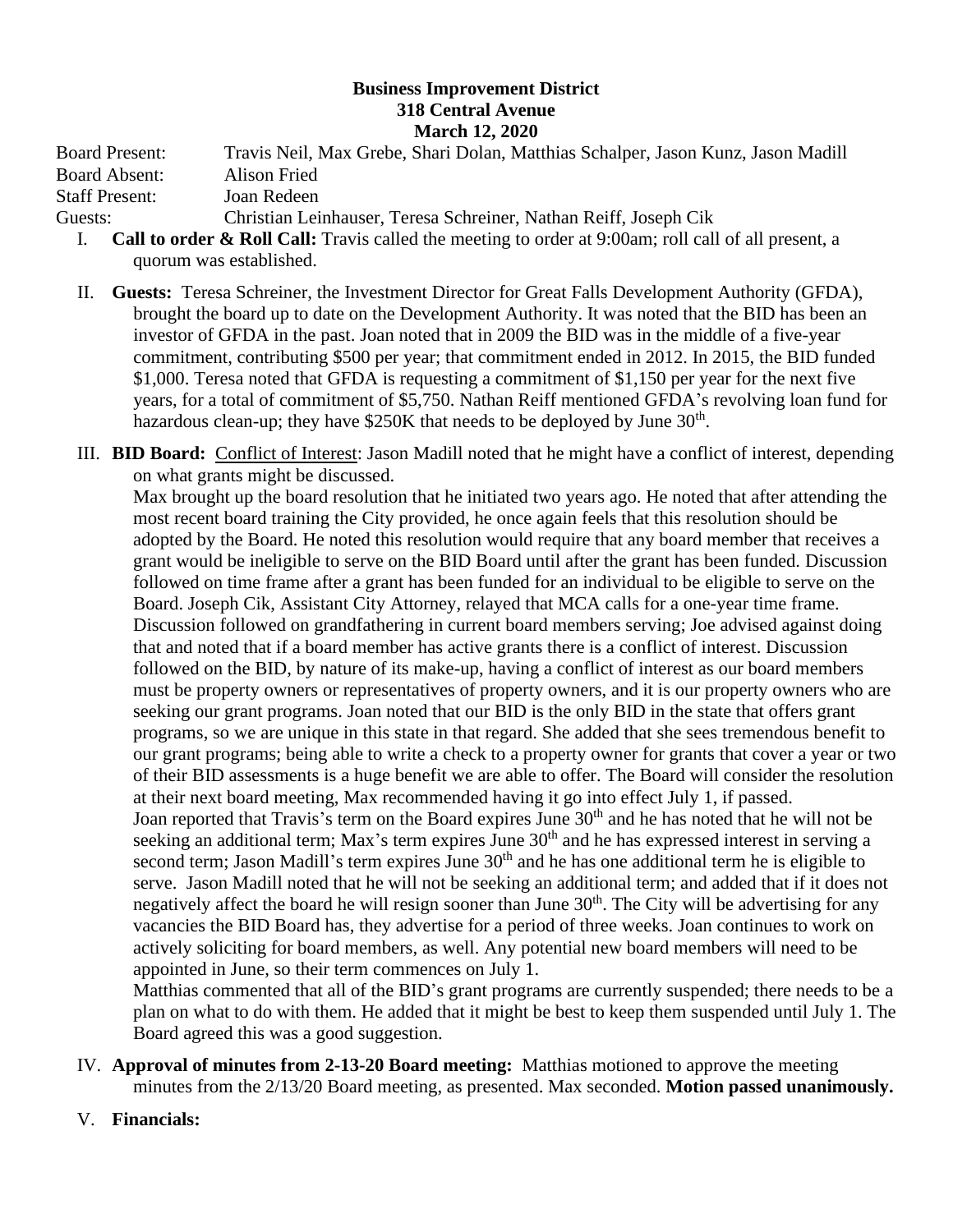**Monthly Financials:** The Board received the February financials via e-mail. There being no further discussion on the financials, Max motioned to approve the 2/29/20 financial statements which include the Balance Sheet, P&L, and the P&L/Budget comparison. Matthias seconded. **Motion passed unanimously.**

The updated Budget vs. Actual report was provided to the Board.

## VI. **Grant Programs:**

**Grant Applications:** The grant schedule for FY 2020 was provided to the board; current grants approved remaining to still be paid out total \$391,546.40. So far, this fiscal year, \$106,743.40 in grants have been paid out and grants approved this fiscal year total \$234,736.60.

Grant Applications: Joan reported grants remain suspended however she is accepting applications informing applicants that the criteria may change. She has pending applications from Calvary Chapel (just the cover page application); The Newberry (complete façade & interior applications); and Harlos (complete interior grant application).

Hicks Endeavors: Joan reported that Hicks Endeavors has asked if the Board would consider increasing the approved sidewalk and façade grant payouts. She added that they have already been approved for the maximum façade grant. She noted that, if the Board were to consider an increase in their sidewalk grant, the additional approval would be \$430.50. The Board noted that our grant applications note that grants are approved based on the estimates submitted at time of application and therefore this request for an increase will not be approved.

Grant Criteria: Joan reminded the Board that last month discussion was held on holding a work session to discuss grant criteria; she added that, based on the Doodle poll, there was not a time when four members could meet. Max and Joan met to discuss the grant criteria and are working on some possibilities to propose to the Board. Proposed grant changes will be emailed to the Board when prepared, and as discussed earlier grants will remain suspended for the time being. Joan continues to accept applications. Max noted that any grant changes would go into effect July 1. Travis noted that several of our approved grants are on target to be complete by December 2020.

Joan provided an update on the following grants:

Noischt Properties: Mauri Novak has submitted his final receipts for payout on Phase I of his façade grant, and for his interior grant; a breakdown on labor has been requested from Mauri and upon receipt his grants will be eligible for payout. Mauri provided an update on Phase II for his façade grant with estimated completion by March 2021.

Faster Bassett: They have reported that they hope to open by September 2020; this grant has been adjusted to reflect that date.

Alluvion: Alluvion was awaiting better weather to continue their art project.

Little Bird Therapy: Joan will send them a letter asking for a status update.

Jason Madill noted that when he joined the BID Board there were several, large grants. He inquired if Shari had reviewed the formula at the bottom of the grant schedule yet; she reported that she has reviewed it but not made it work, yet. She believes that things were counted multiple times. Jason Madill noted the grant programs are working, he believes our downtown is doing well, but advises caution that we not think we are there yet, either. Travis noted that is where he feels cautious, that several of the grants approved on the schedule are nearing completion and will be paid out soon. He added that there is a lot more that this board could be doing for the public and improving the Downtown, as a whole. He used the Johnson Hotel building as an example of what he is referring to, with the BID acquisition and redevelopment of that particular project. He challenged the Board to think more globally and larger to think of what the BID can do, the Civic Center, a splash pad, etc. were just a couple of ideas. He believes there is a lot more that could be done besides grants. Max added that he sees the grant programs as critical and does not see them going away. He would like for the Board to look at what would the BID mission be before the next renewal in 2029; what does the BID hope to accomplish; what is the message that the BID will deliver to property owners; in another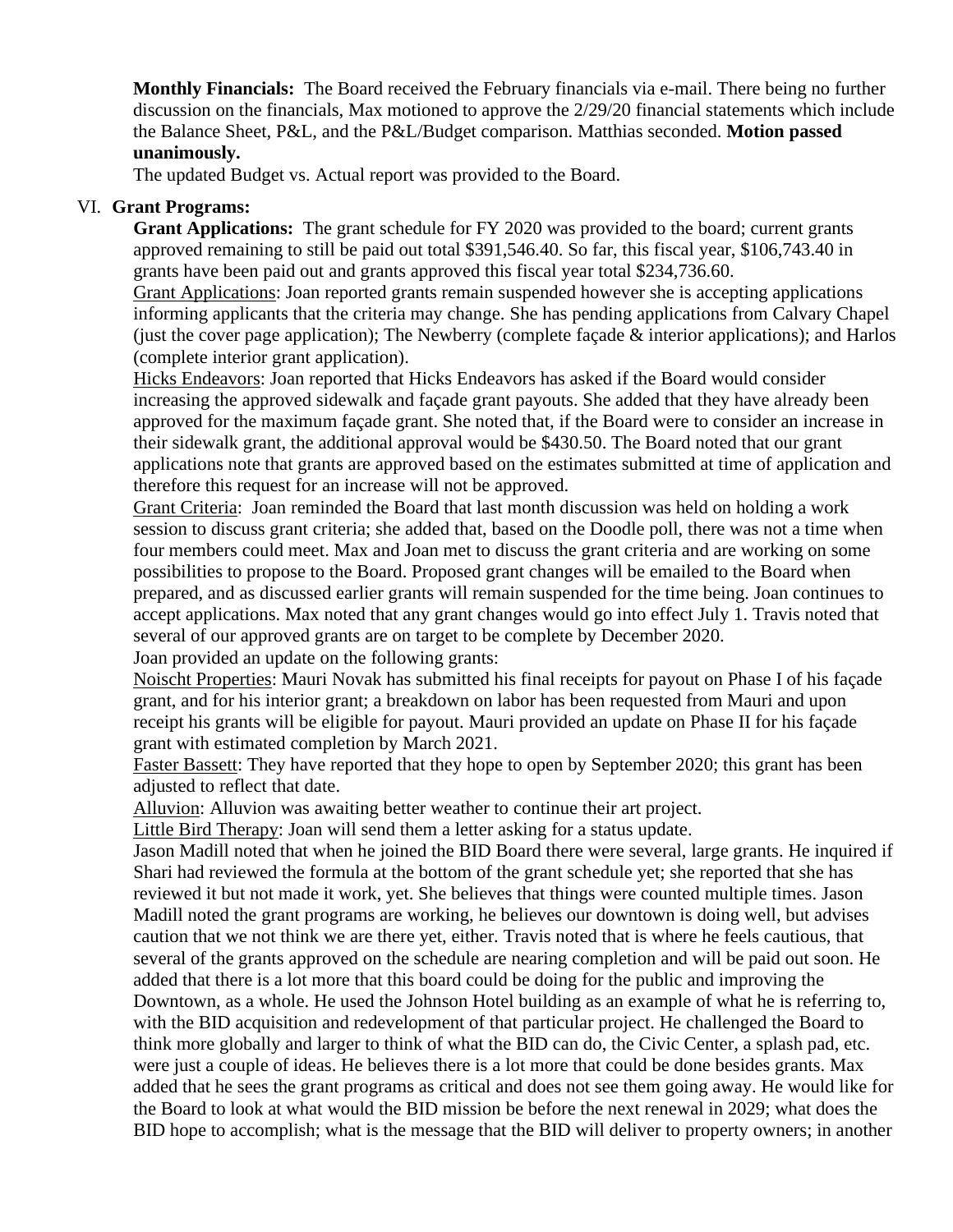10 years will we see the majority of the spaces downtown filled, etc. What is the BID's mission at the end of the 10 year time frame? The grant program is working to the point where we need the assessments to catch up so that we have more income.

Joan informed the Board about the Civic Center façade project; it is estimated to be a \$5.5M project. One of the potential financial tools the City is looking to use to fund the project is the Downtown TIF, with a balance of about \$800K at this time. The Downtown Development Partnership (DDP), as a board, voted against the City accessing TIF funds for the Civic Center project. The City has not submitted an application for TIF funds, yet, but if/when they do the DDP Board will not approve the application. That being said, the City Commission has the final say and may still vote for approval. The Civic Center is not a contributing building to the BID or to the TIF district, as they do not pay property taxes. Some ideas that the DDP has discussed for utilizing TIF funds that are being explored is use of TIF funds for fire suppression and ADA compliance in re-development projects. She added that she, Kellie, Brett Doney and Sherie Aery were all present at the City Commission meeting advising them of the DDP, and our various organizations, stance on this topic. Travis noted that the Civic Center façade has been an issue for years, he was originally involved over 10 years ago when they first started exploring the problems. Joan added that she has her spreadsheet that reflects the taxable valuation of the BID since 2009; this spreadsheet includes some parcels that have been redeveloped.

Shari inquired if the BID Board should do a work session to discuss where the BID wants to go. Max noted that some drafts for grant programs are coming along and those drafts could allow for grants, as well as some of the ideas Travis has suggested.

## VII. **Old Business:**

**Beautification:** ArtsFest MONTANA 2020: Joan will be submitting for an AARP grant that provides for community involvement; she plans to apply for a specific property that will be completed during ArtsFest.

Banners: Joan reported that the current bid for banners is \$4,200 and she is awaiting a second bid. There are three brackets that are missing and need to replaced, that bid is about \$500. She will solicit for sponsorships so that there hopefully would be no cost to the BID, other than replacing the missing brackets.

Electric City Art Walk – Alley Lights: Nothing new to report on this at this time.

Flowers: Joan informed the Board that self-watering flowerpots are in; the hanging pots will work but the 11 rock planters are too large for the rocks and will not work. EarthPlanter

**Downtown Great Falls Association:** Joan reported that Cruisin' the Drag is 5/2; April 16<sup>th</sup> is the Downtown office open house from 4pm to 6pm. DGFA is working on Craft Beer Week.

**Downtown Partnership:** Joan noted that she updated on the Civic Center; she encouraged board members to attend City Commission meetings and reiterate our desire for them to not utilize TIF funds.

Wayfinding: Joan reported that she is leading the Wayfinding efforts. There will be announcements very soon on the process; she encouraged the Board to attend the public meetings when they are held. She added that the project is still short \$6,050; she noted that she does not want the BID to fund this, she is working on seeking funding elsewhere. The contract with Cushing Terrell is for \$66,500; the BID has committed \$6,500 and there are other funding sources. The contract is with the BID as we are managing the Main Street Grant. Funding sources included: \$25K from the Downtown TIF fund; \$15K from the Montana Main Street Program; \$6,500 from the BID, \$6,500 from Tourism, \$6,500 from the DDP, \$1K from GFDA and a shortage of \$6,050 with sources identified. The contract that Cushing Terrell presented is a standard contract; Max moved to approve Joan signing the contract with Cushing Terrell, pending final review. Matthias seconded. **Motion passed unanimously. Downtown Safety Alliance:** Joan informed the Board that GFPD is actively recruiting for their seasonal volunteer program; she asked board members to take flyers and share. The program is being